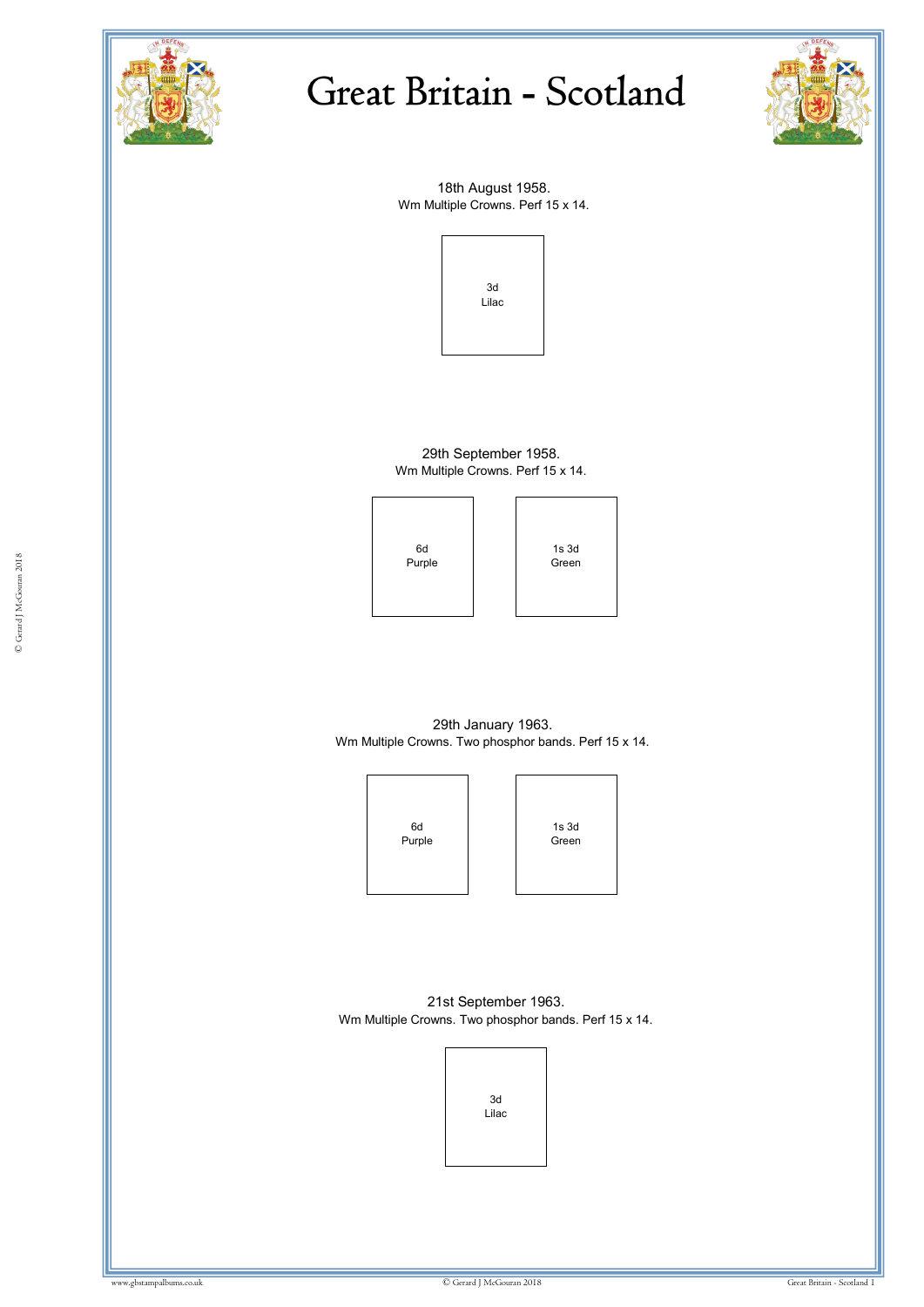30th April 1965. Wm Multiple Crowns. Side phosphor band. Perf 15 x 14.

![](_page_1_Figure_2.jpeg)

7th July 1966. Wm Multiple Crowns. Two phosphor bands unless stated. Perf 15 x 14.

![](_page_1_Figure_4.jpeg)

4d Blue no phosphor

1st March 1967. Two phosphor bands. Perf 15 x 14.

![](_page_1_Figure_7.jpeg)

![](_page_1_Figure_8.jpeg)

9th November 1967. Centre phosphor band. Perf 15 x 14.

> 3d Lilac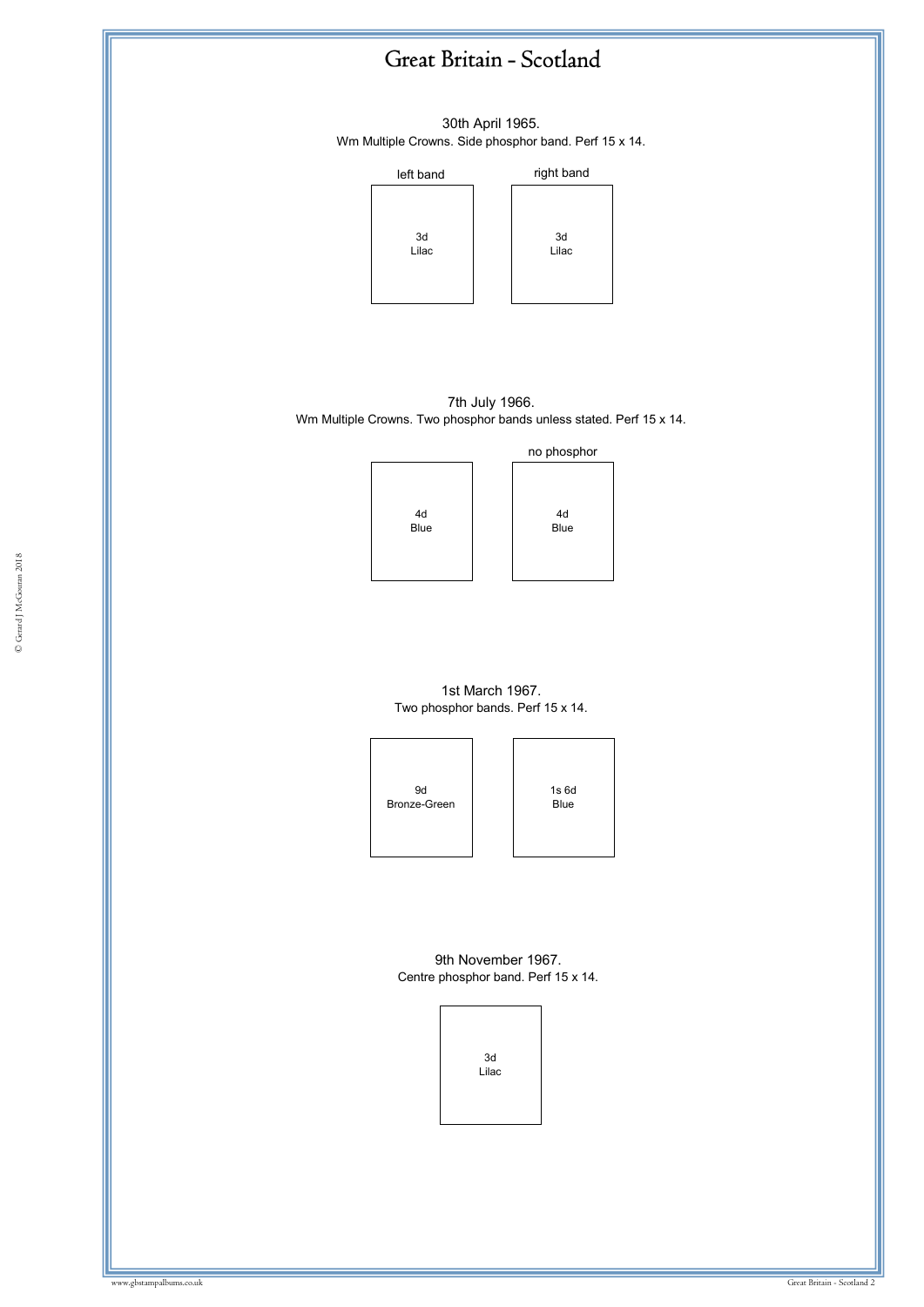28th November 1967. Two phosphor bands. Perf 15 x 14.

![](_page_2_Figure_2.jpeg)

16th May 1968. Two phosphor bands. Perf 15 x 14.

![](_page_2_Figure_4.jpeg)

4th September 1968. Two phosphor bands unless stated. Perf 15 x 14.

![](_page_2_Figure_6.jpeg)

4d Sepia

5d Blue

12th December 1968. Two phosphor bands. Perf 15 x 14.

![](_page_2_Figure_9.jpeg)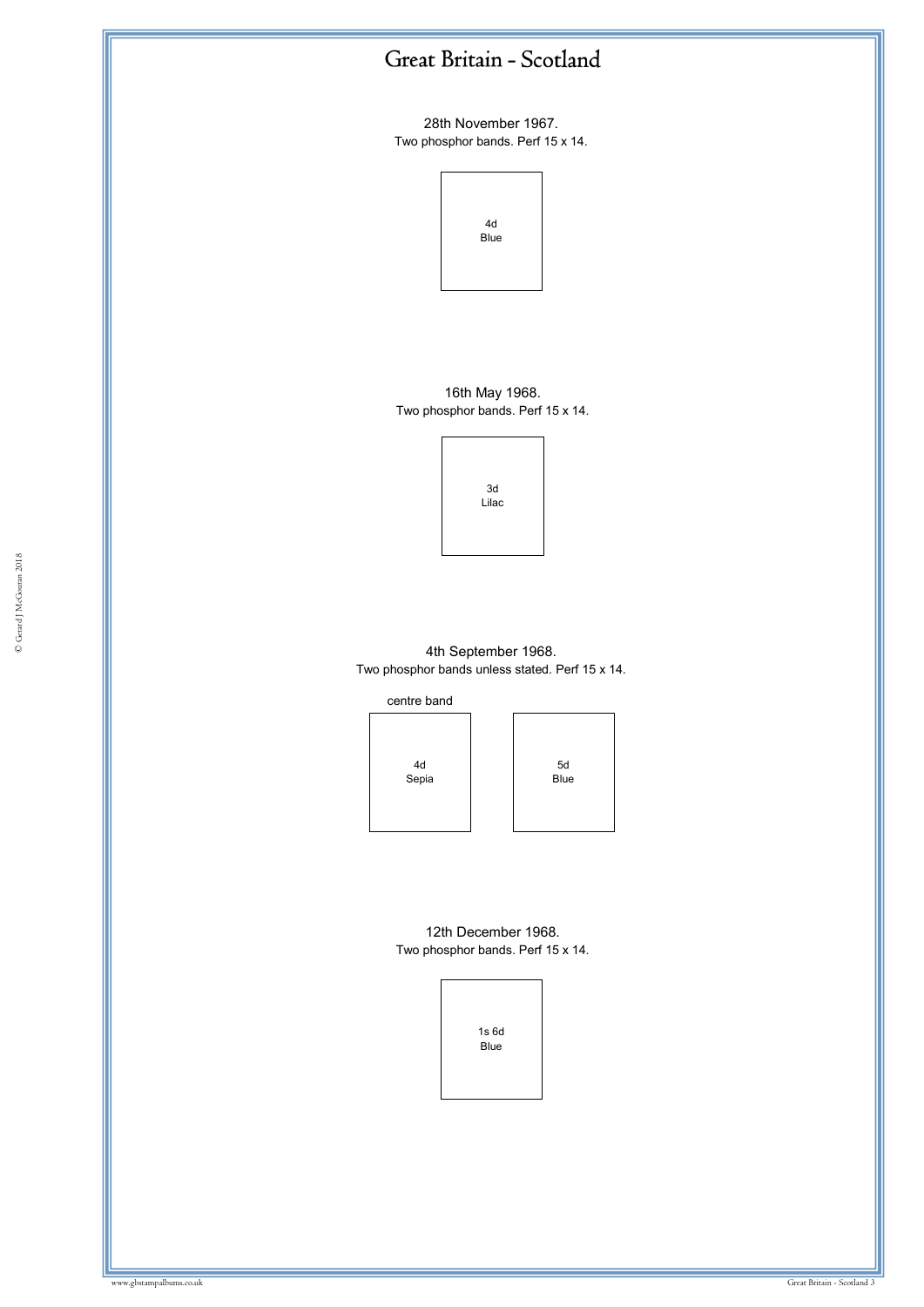26th February 1969. Centre phosphor band. Perf 15 x 14.

![](_page_3_Figure_2.jpeg)

28th September 1970. Two phosphor bands. Perf 15 x 14.

9d Bronze-Green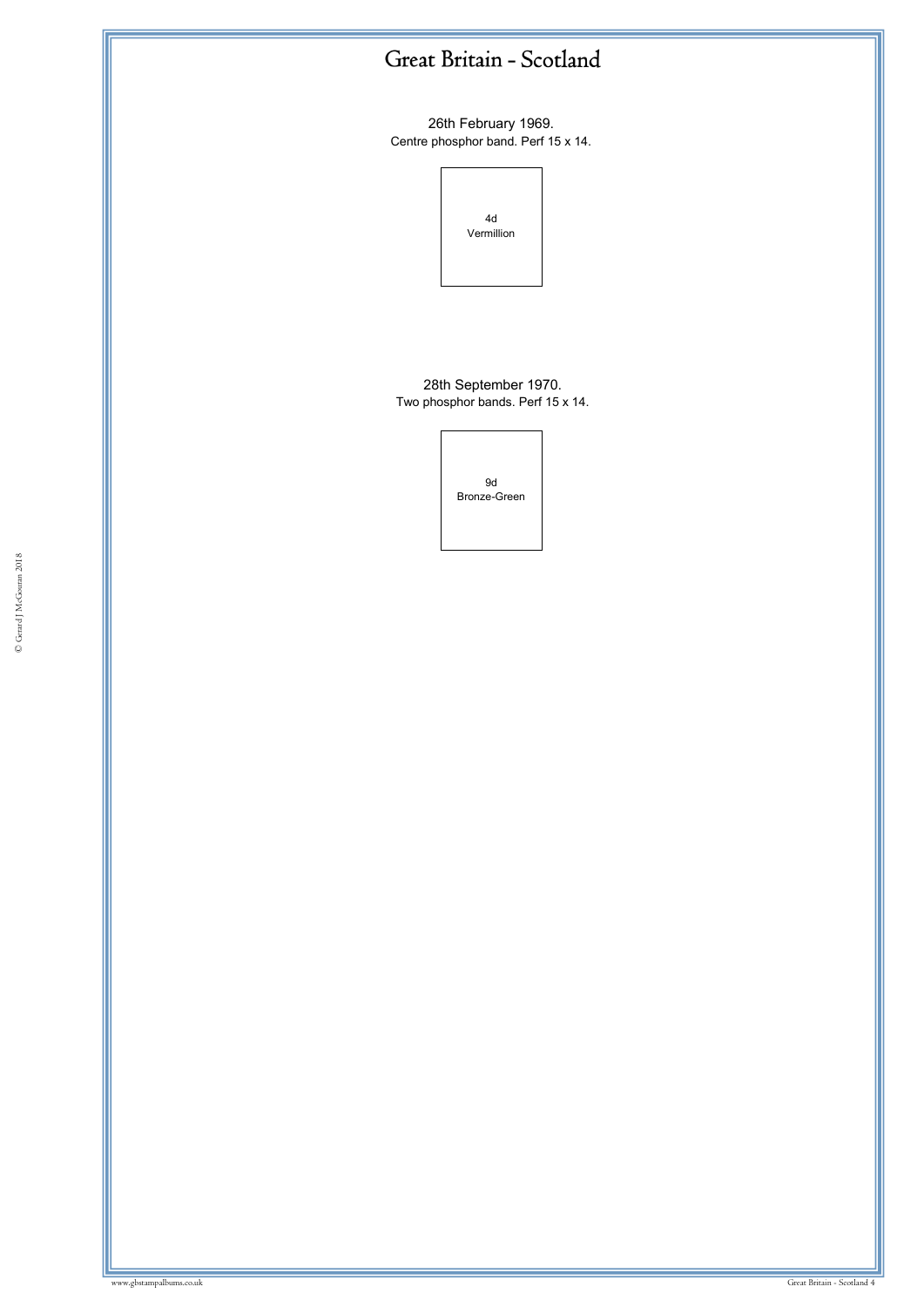Decimal Currency

7th July 1971. Printed in Gravure. Two phosphor bands unless stated. Perf 15 x 14.

![](_page_4_Figure_3.jpeg)

23rd January 1974. Printed in Gravure. Two phosphor bands unless stated. Perf 15 x 14.

centre band

![](_page_4_Figure_6.jpeg)

6th November 1974. Printed in Gravure. Two phosphor bands unless stated. Perf 15 x 14.

![](_page_4_Figure_8.jpeg)

21st May 1975. Printed in Gravure. Centre phosphor band. Perf 15 x 14.

![](_page_4_Figure_10.jpeg)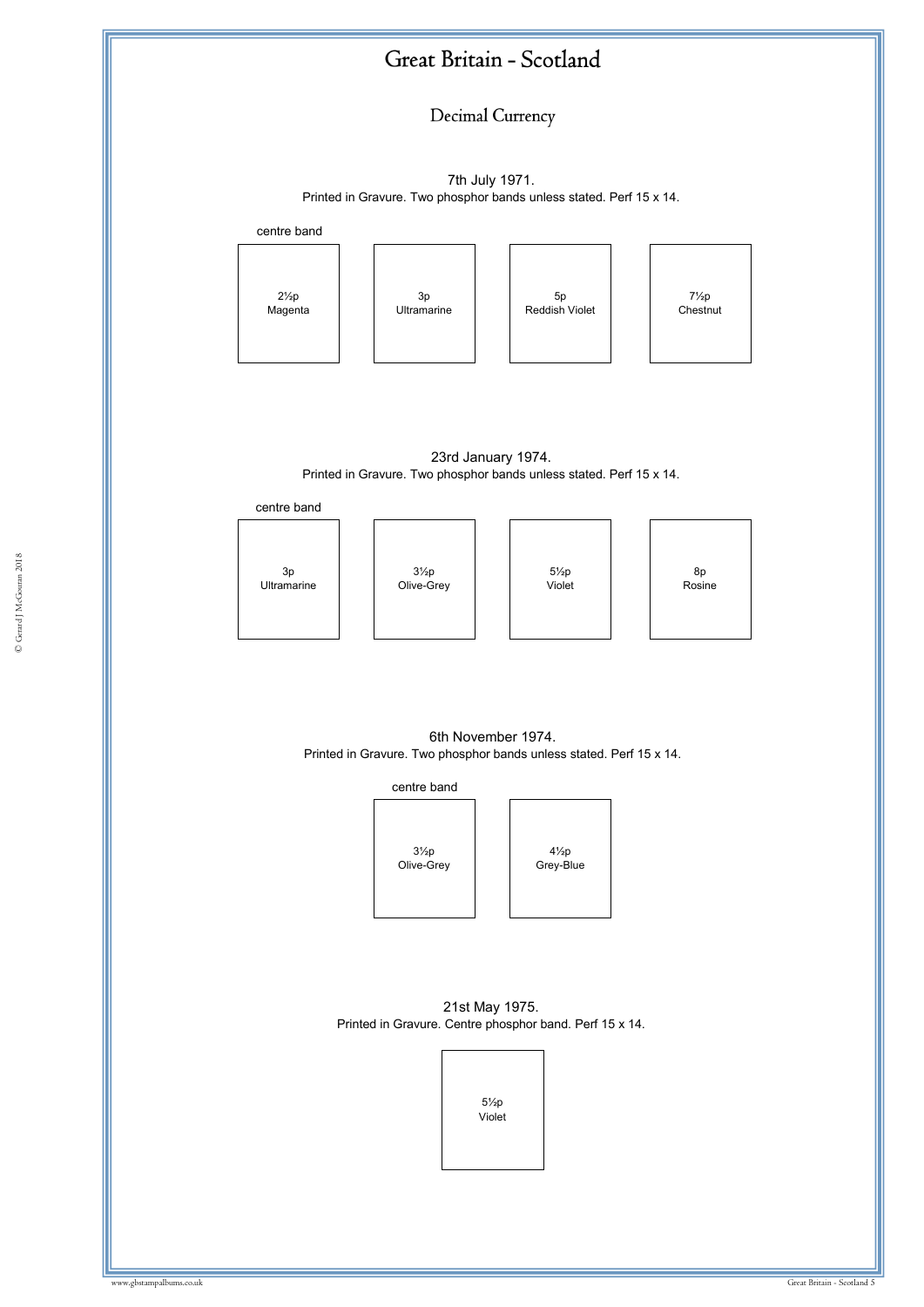![](_page_5_Figure_0.jpeg)

© Gerard J McGouran 2018 © Gerard J McGouran 2018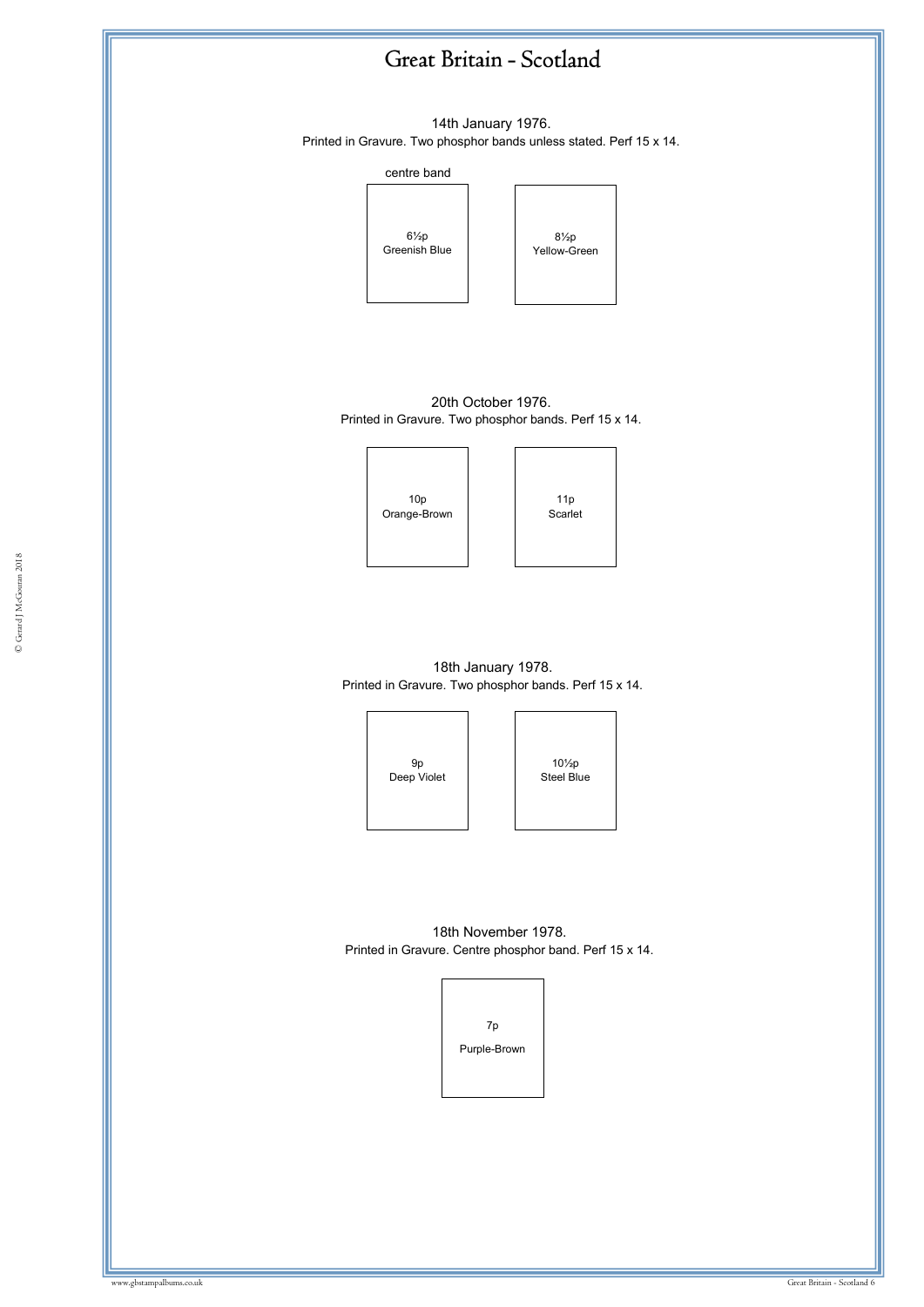![](_page_6_Figure_0.jpeg)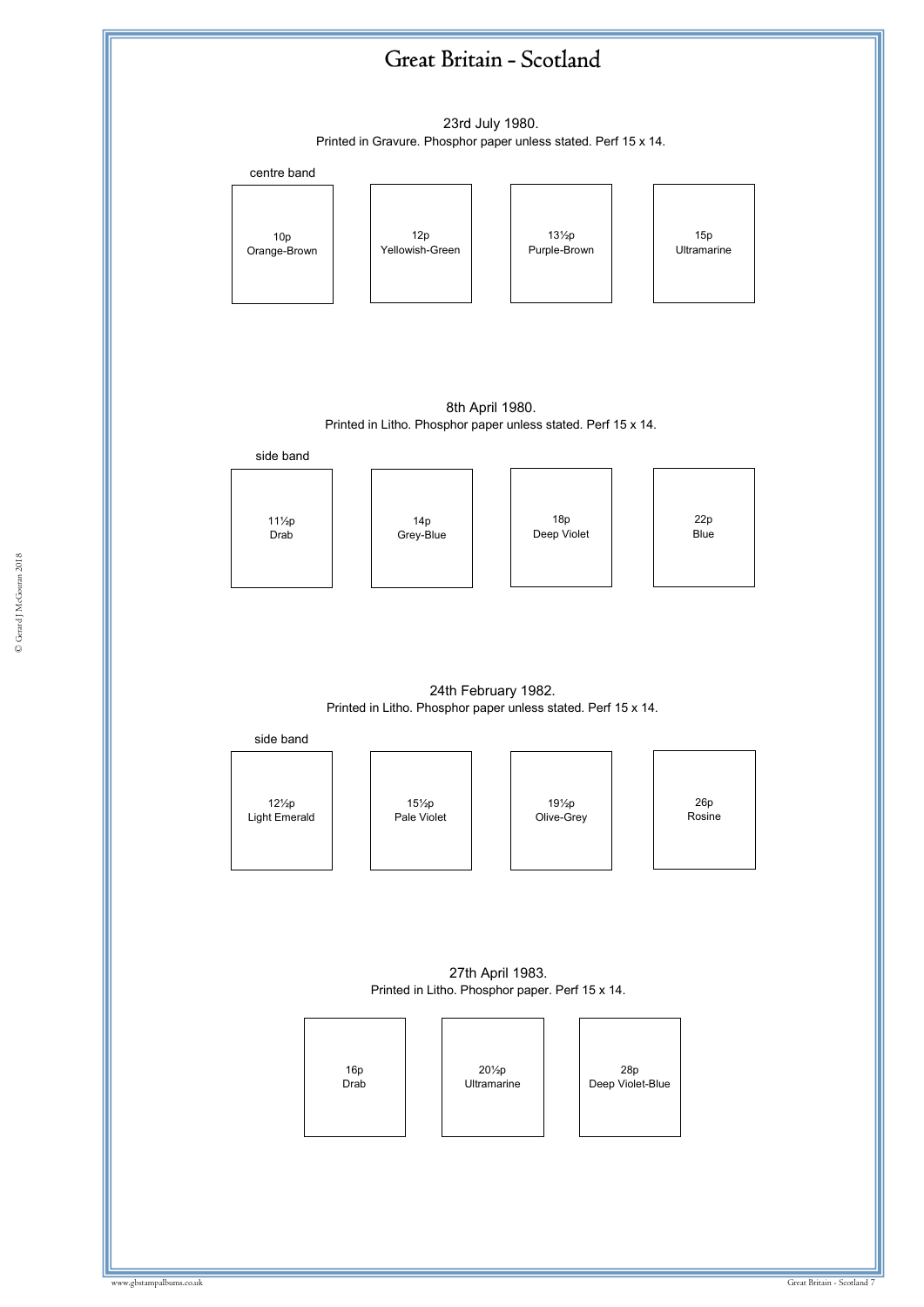![](_page_7_Figure_0.jpeg)

23rd October 1984. Printed in Litho. Phosphor paper unless stated. Perf 14.

side band

13p Pale Chestnut

17p Grey-Blue

![](_page_7_Picture_5.jpeg)

![](_page_7_Picture_6.jpeg)

7th January 1986. Printed in Litho. Side phosphor band. Perf 14.

![](_page_7_Picture_8.jpeg)

© Gerard J McGouran 2018

29th April 1986. Printed in Litho. Phosphor paper unless stated. Perf 15 x 14.

side band

12p Bright Emerald

17p Grey-Blue

4th November 1986. Printed in Litho. Side phosphor band. Perf 15 x 14.

![](_page_7_Picture_14.jpeg)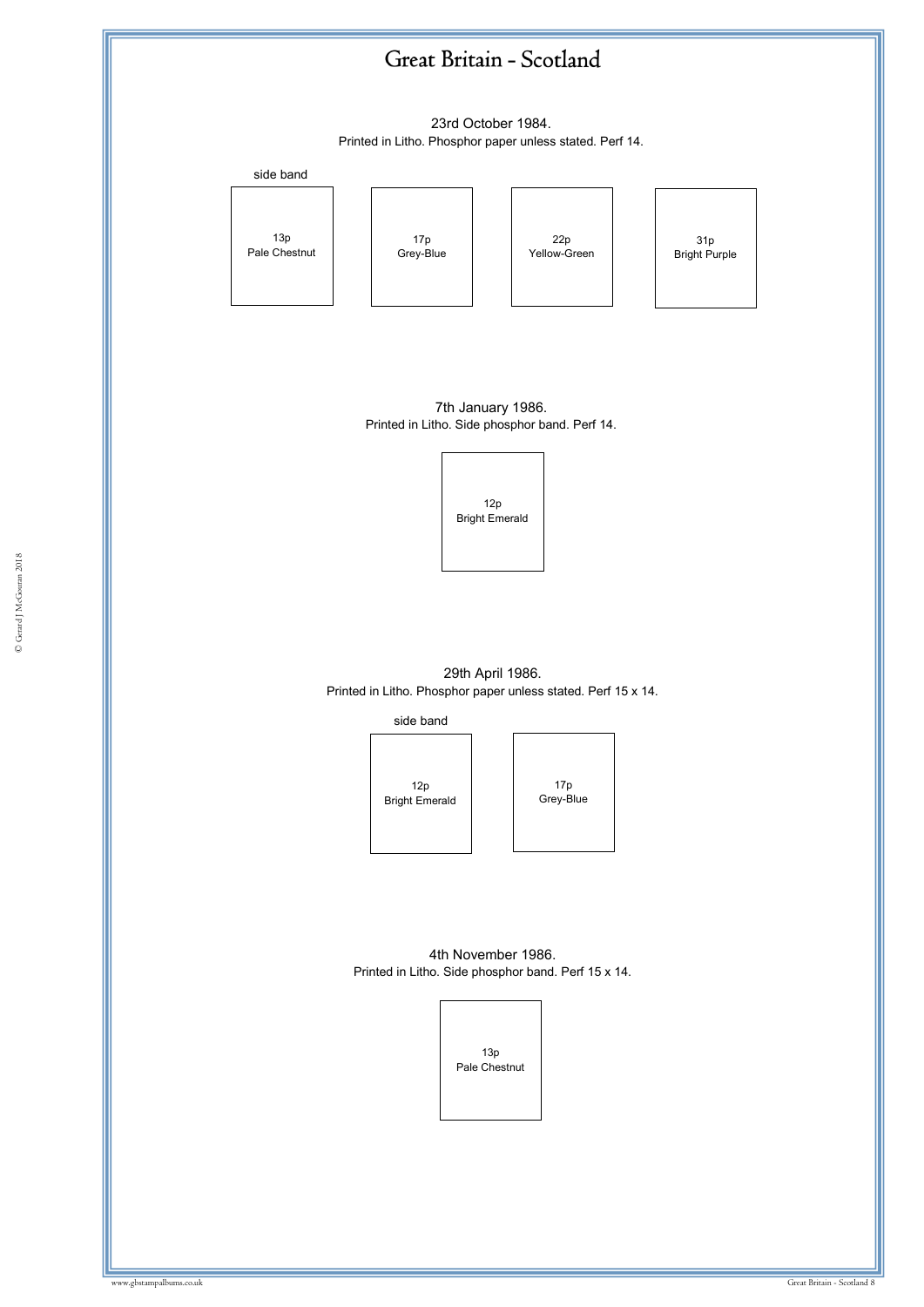![](_page_8_Figure_0.jpeg)

6th January 1987. Printed in Litho. Phosphor paper. Perf 15 x 14.

![](_page_8_Figure_2.jpeg)

27th January 1987. Printed in Litho. Phosphor paper. Perf 15 x 14.

![](_page_8_Figure_4.jpeg)

26p Rosine

28p Deep Violet-Blue

8th November 1988. Printed in Litho. Phosphor paper unless stated. Perf 15 x 14.

centre band

14p Deep Blue

19p Bright Orange-Red

23p Bright Green

32p Greenish Blue

21st March 1989. Printed in Litho. Two phosphor bands unless stated. Perf 15 x 14.

![](_page_8_Figure_14.jpeg)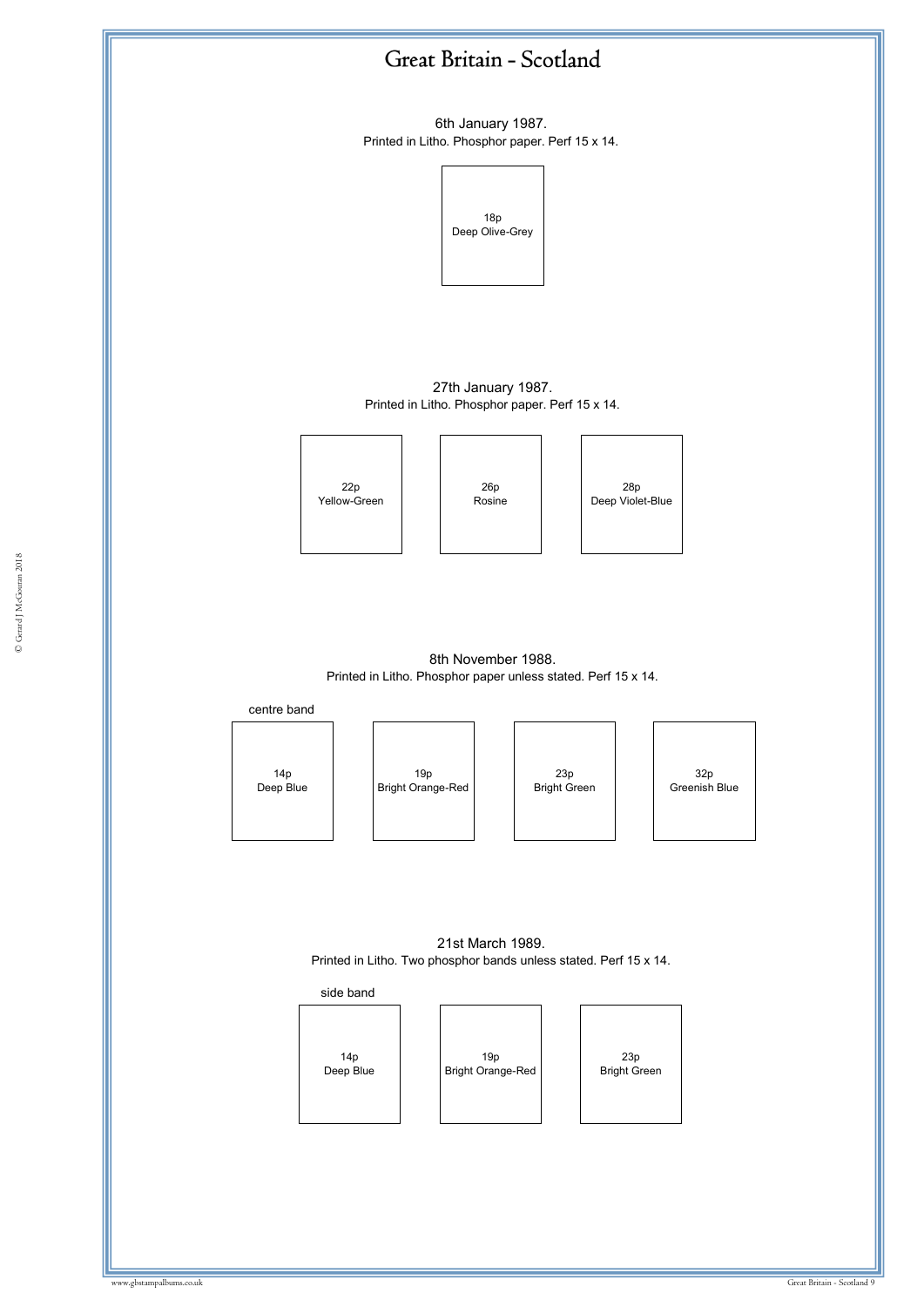![](_page_9_Figure_0.jpeg)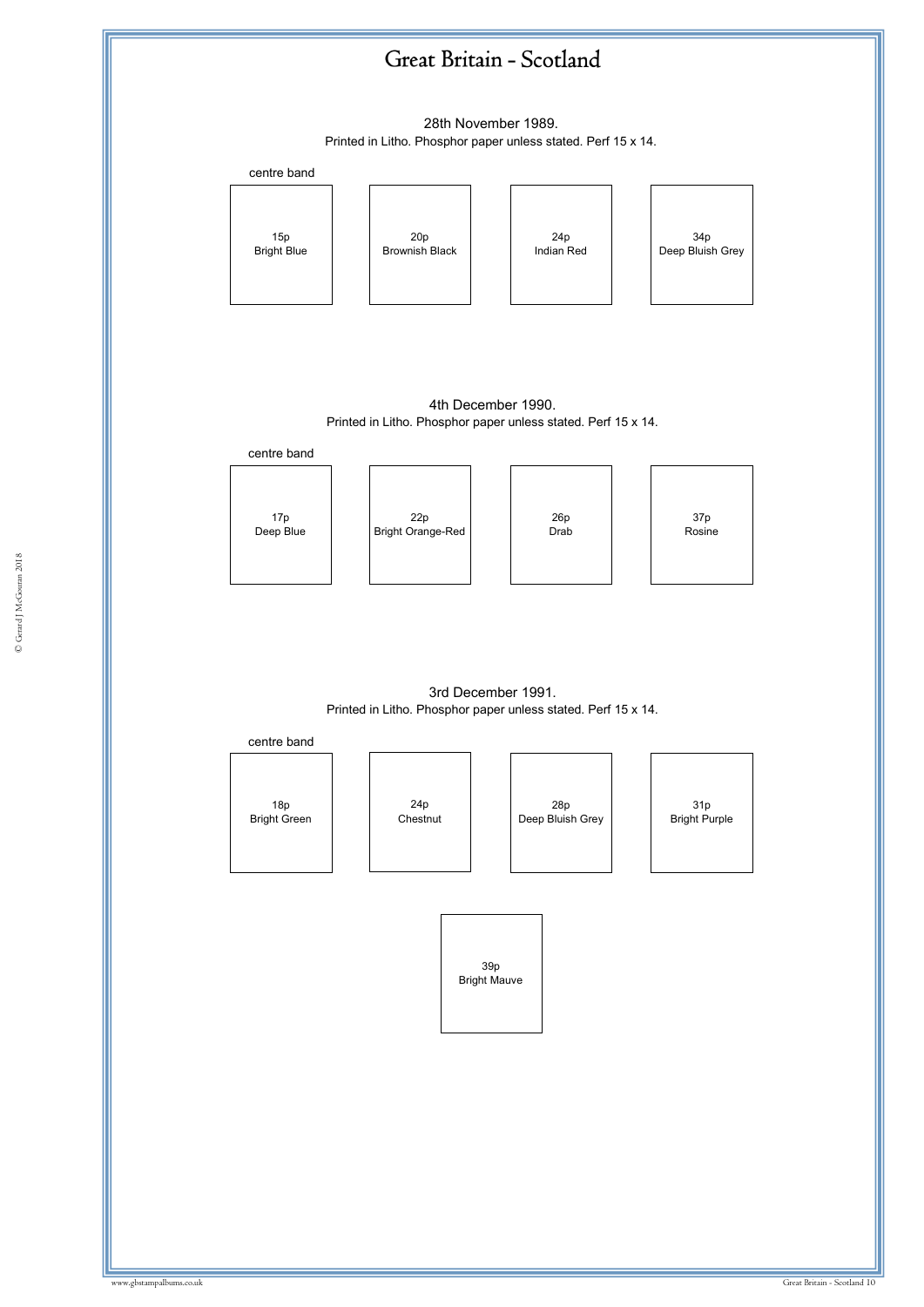26th September 1992. Printed in Litho. Centre phosphor band. Perf 14.

![](_page_10_Picture_2.jpeg)

1st October 1992. Printed in Litho. Phosphor paper. Perf 14.

> 24p **Chestnut**

1st November 1992. Printed in Litho. Phosphor paper. Perf 14.

> 39p Bright Mauve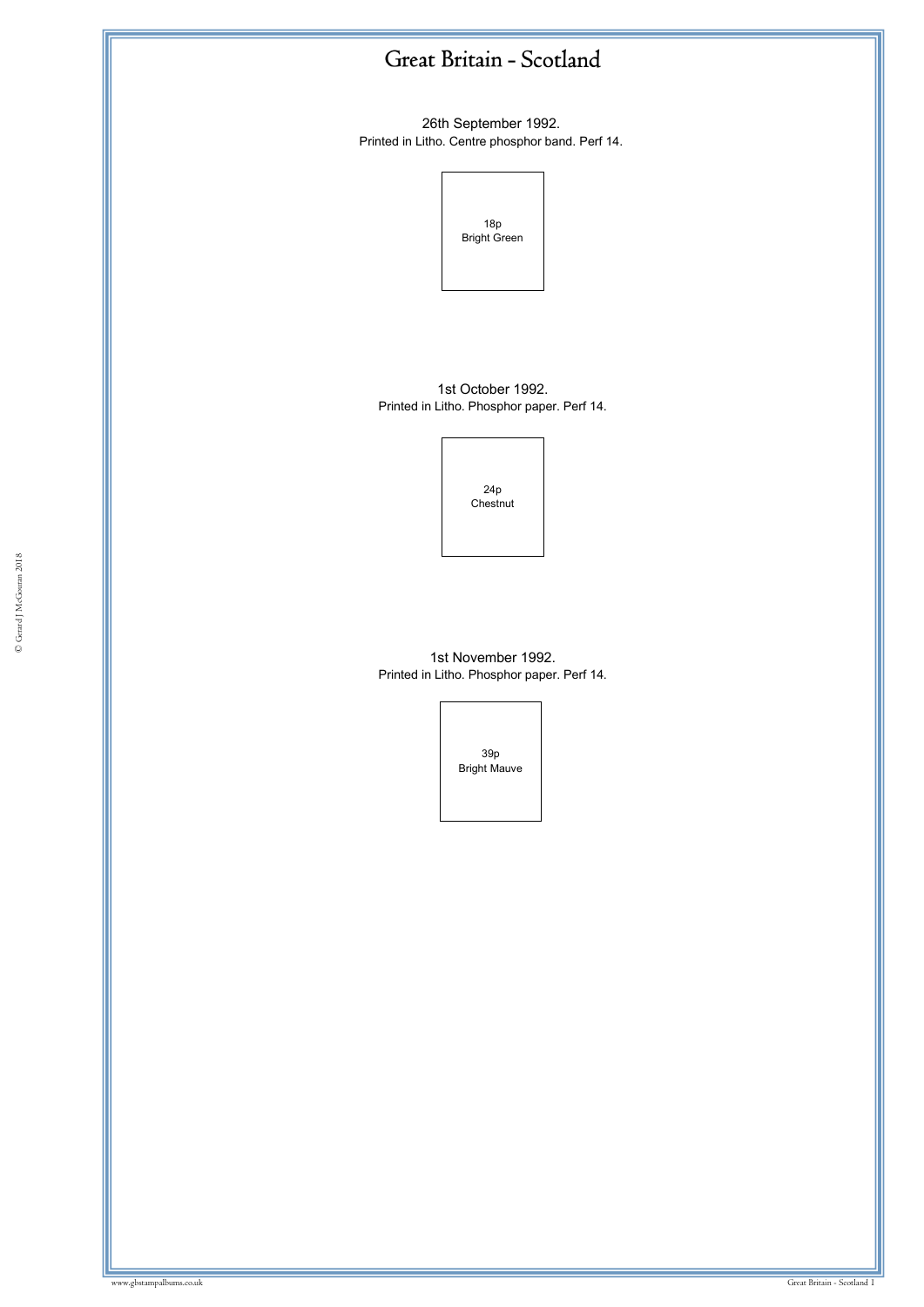10th August 1993. Printed in Litho. Side phosphor band. Perf 14.

![](_page_11_Figure_2.jpeg)

10th August 1993. Printed in Litho. Two phosphor bands. Perf 14.

![](_page_11_Picture_4.jpeg)

7th December 1993. Printed in Litho. Two phosphor bands. Elliptical holes. Perf 15 x 14.

centre band

19p Bistre

25p Red

30p Deep Olive-Grey

41p Grey-Brown

18th December 1993. Printed in Litho. Two phosphor bands. Elliptical holes. Perf 14.

![](_page_11_Picture_12.jpeg)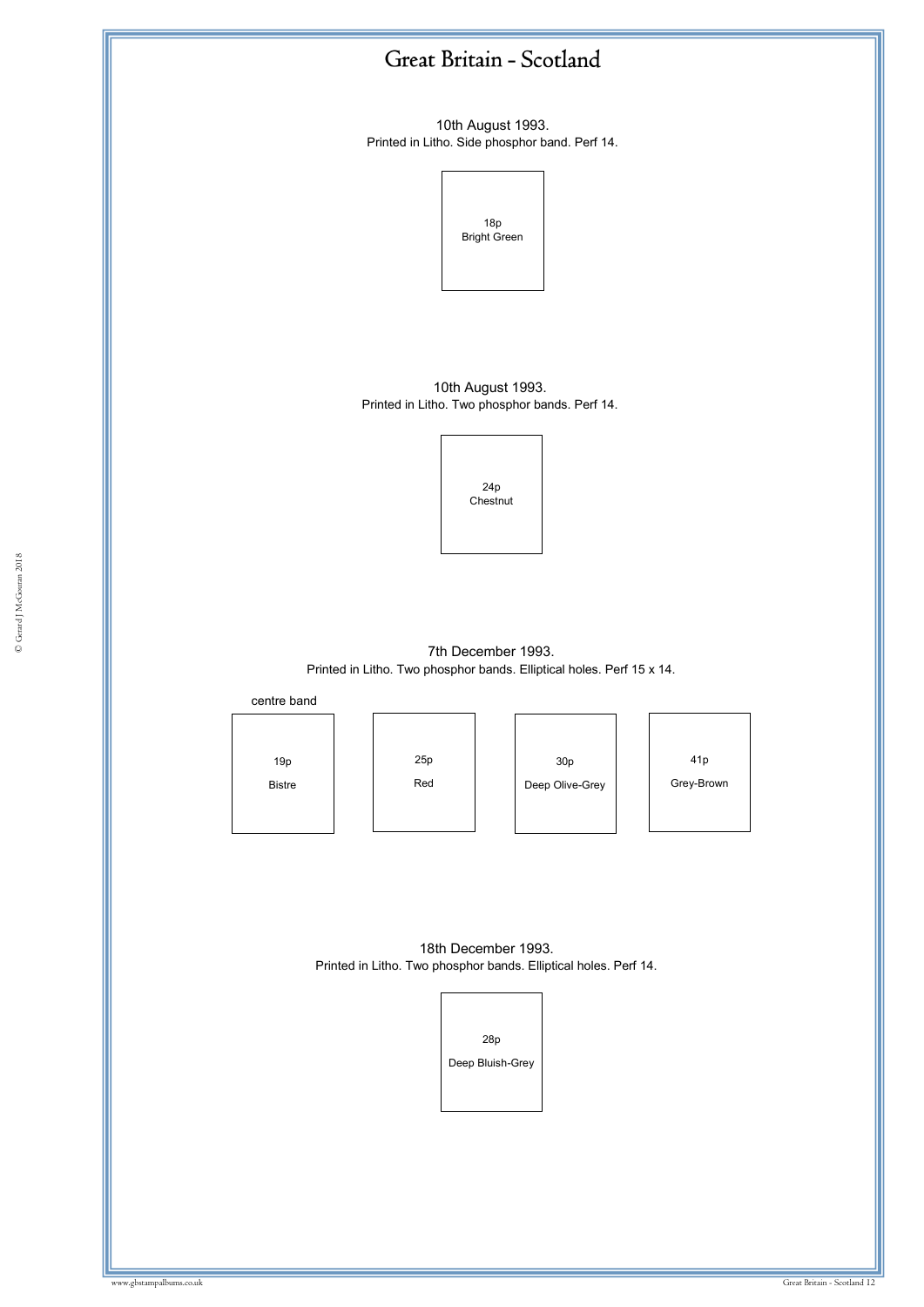![](_page_12_Figure_0.jpeg)

© Gerard J McGouran 2018 © Gerard J McGouran 2018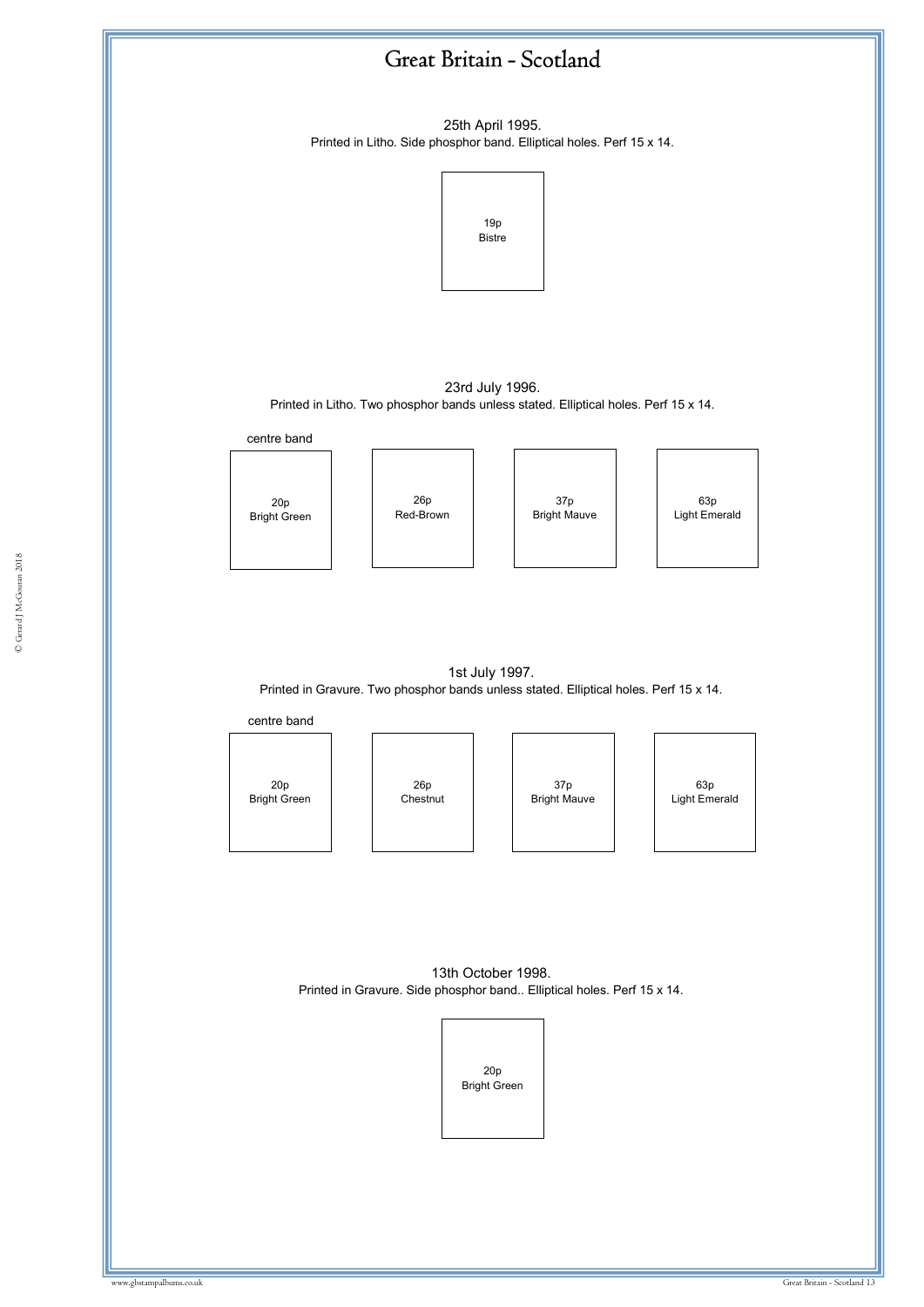![](_page_13_Figure_0.jpeg)

© Gerard J McGouran 2018 © Gerard J McGouran 2018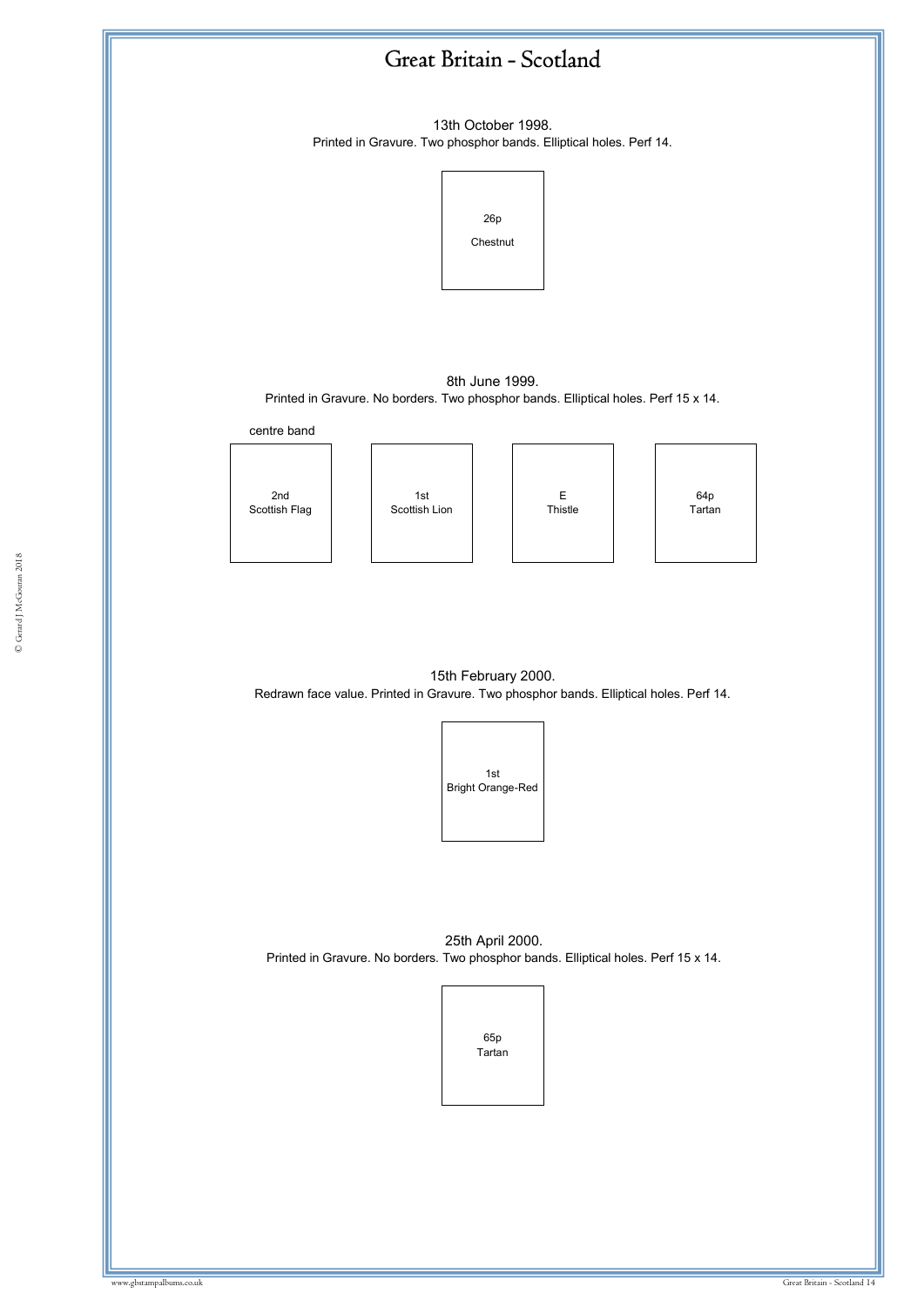![](_page_14_Figure_0.jpeg)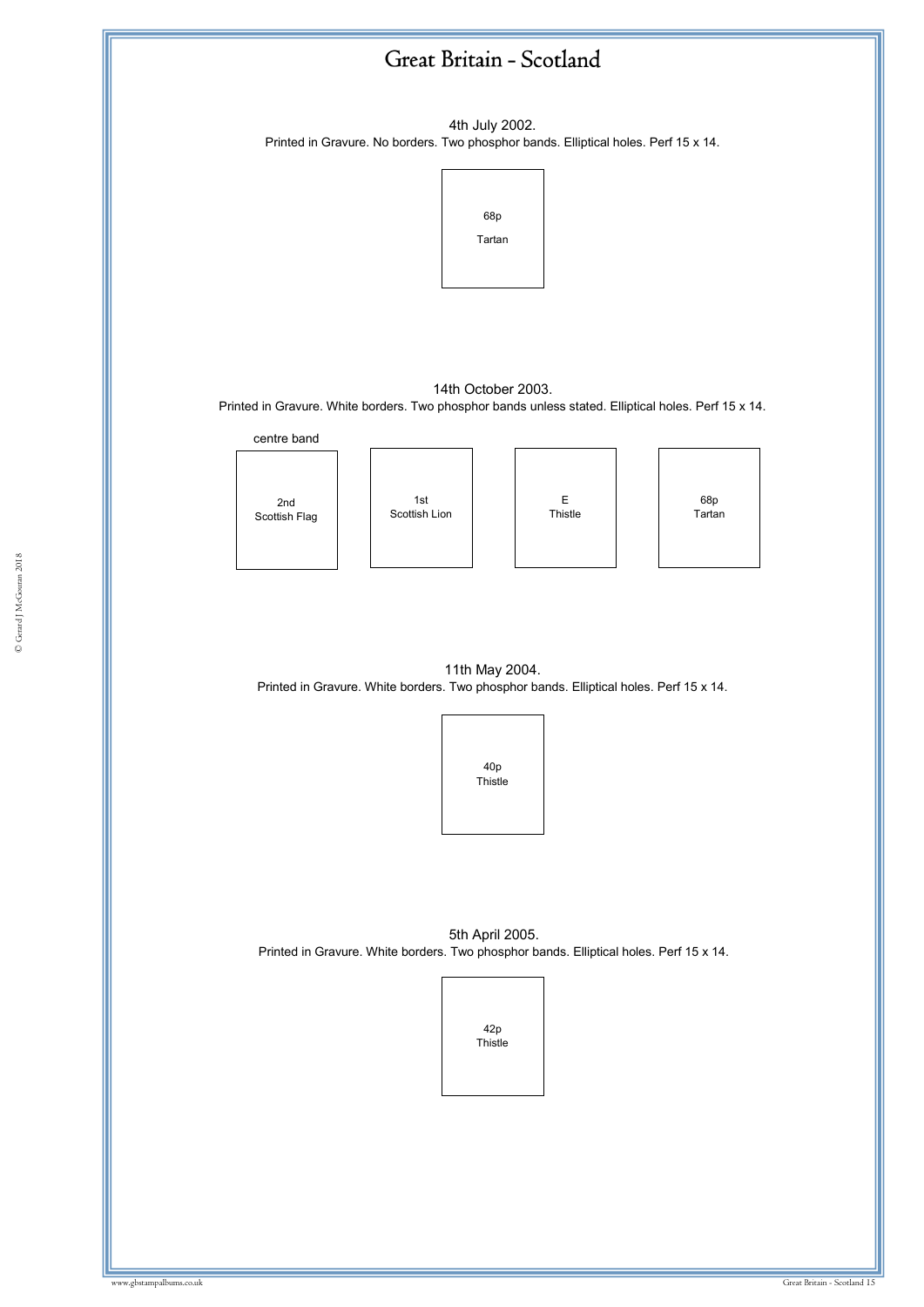![](_page_15_Figure_0.jpeg)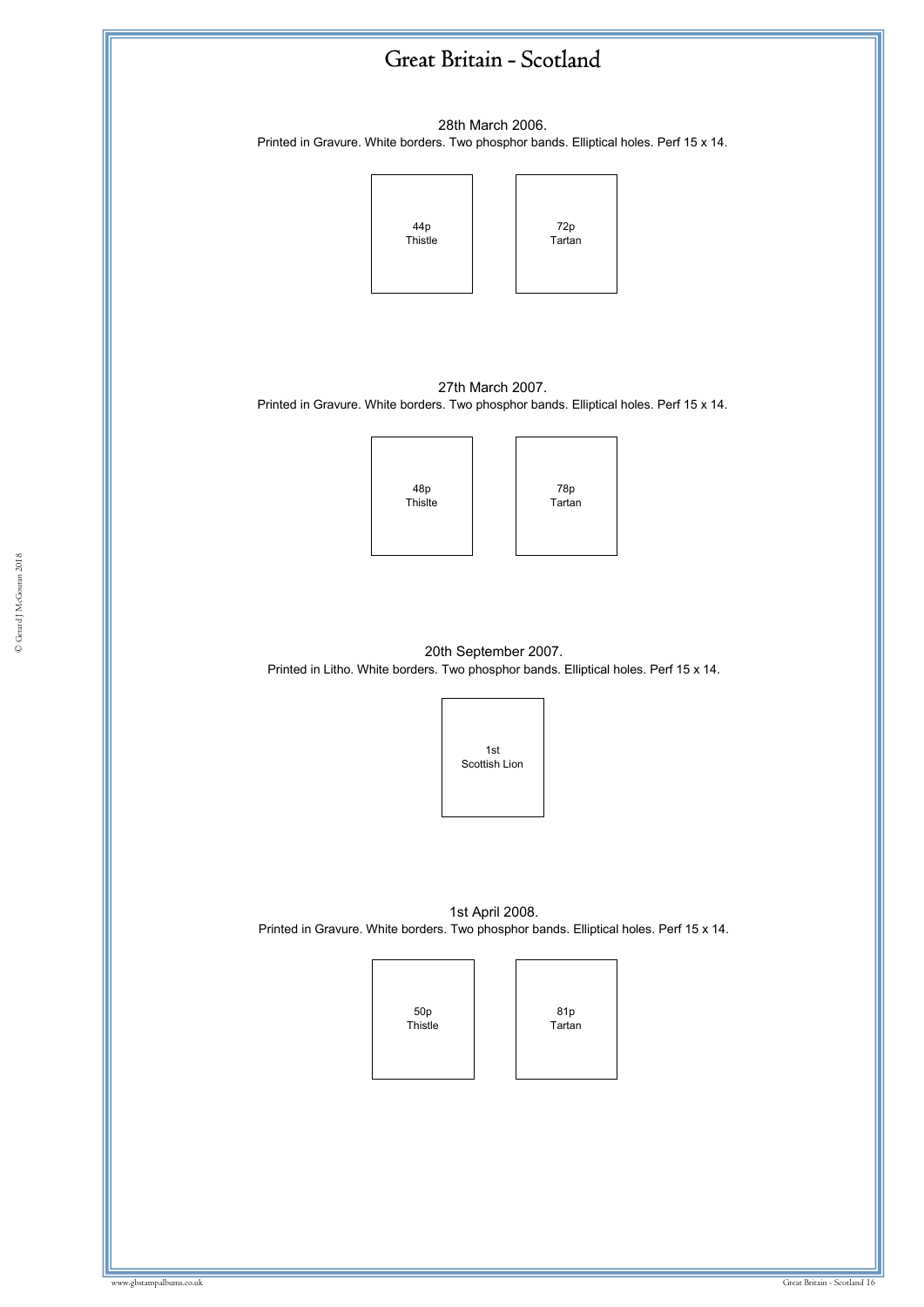29th September 2008. Printed in Litho. Two phosphor bands. Elliptical holes. Perf 15 x 14½.

![](_page_16_Figure_2.jpeg)

31st March 2009. Printed in Gravure. Two phosphor bands. Elliptical holes. Perf 15 x 14.

![](_page_16_Figure_4.jpeg)

30th March 2010. Printed in Gravure. Two phosphor bands. Elliptical holes. Perf 15 x 14.

![](_page_16_Figure_6.jpeg)

97p Tartan

29th March 2011. Printed in Litho. White borders. Two phosphor bands. Elliptical holes. Perf 15 x 14.

![](_page_16_Figure_9.jpeg)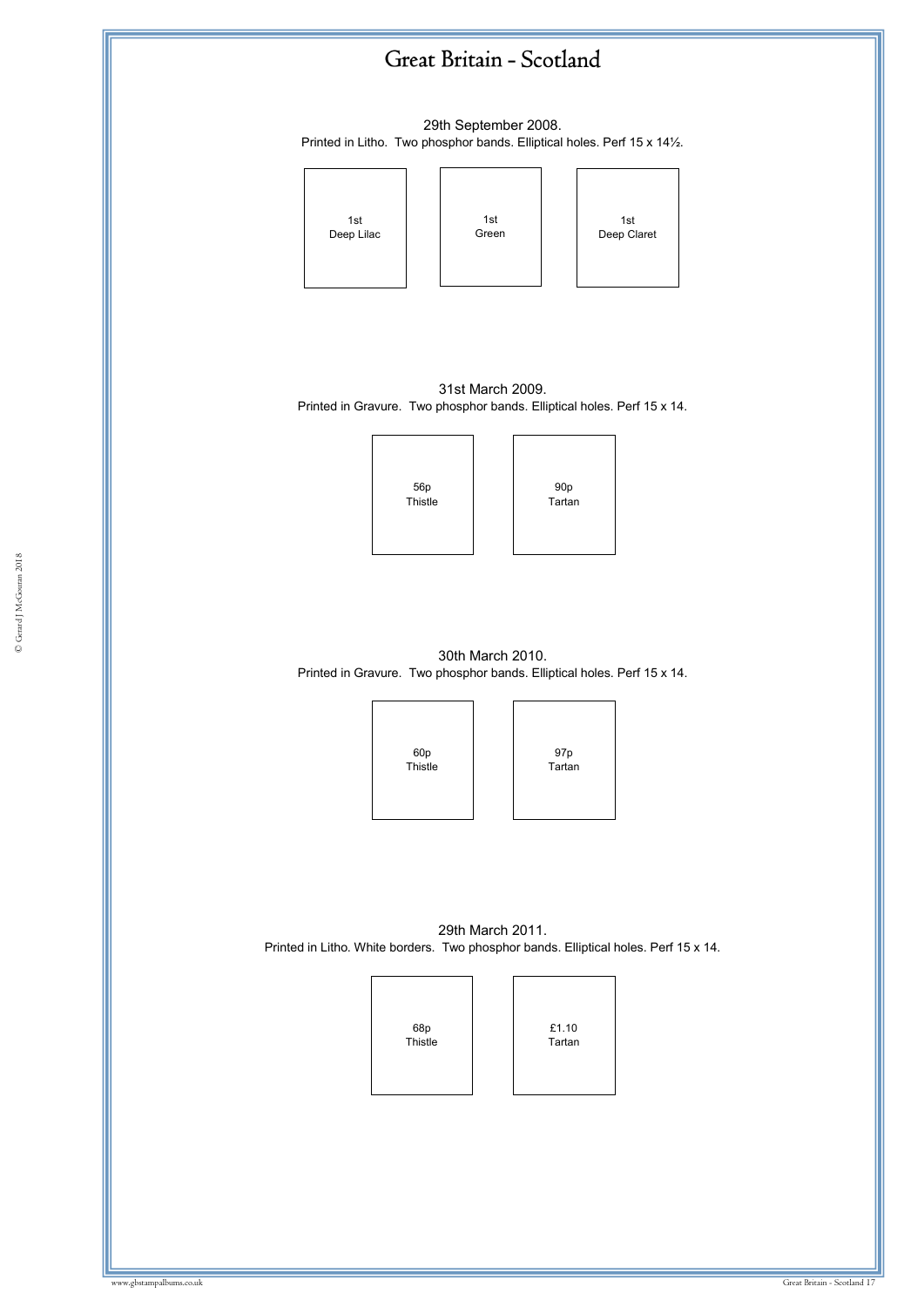![](_page_17_Figure_0.jpeg)

25th April 2012. Printed in Litho. White borders. Two phosphor bands. Elliptical holes. Perf 15 x 14.

![](_page_17_Figure_2.jpeg)

27th June 2012. Printed in Litho. White borders. Centre phosphor band. Elliptical holes. Perf 15 x 14.

![](_page_17_Picture_4.jpeg)

27th March 2013. Printed in Litho. White borders. Two phosphor bands. Elliptical holes. Perf 15 x 14.

![](_page_17_Picture_6.jpeg)

9th May 2013. Printed in Litho. Two phosphor bands. Elliptical holes. Perf 14½ x 14.

![](_page_17_Picture_8.jpeg)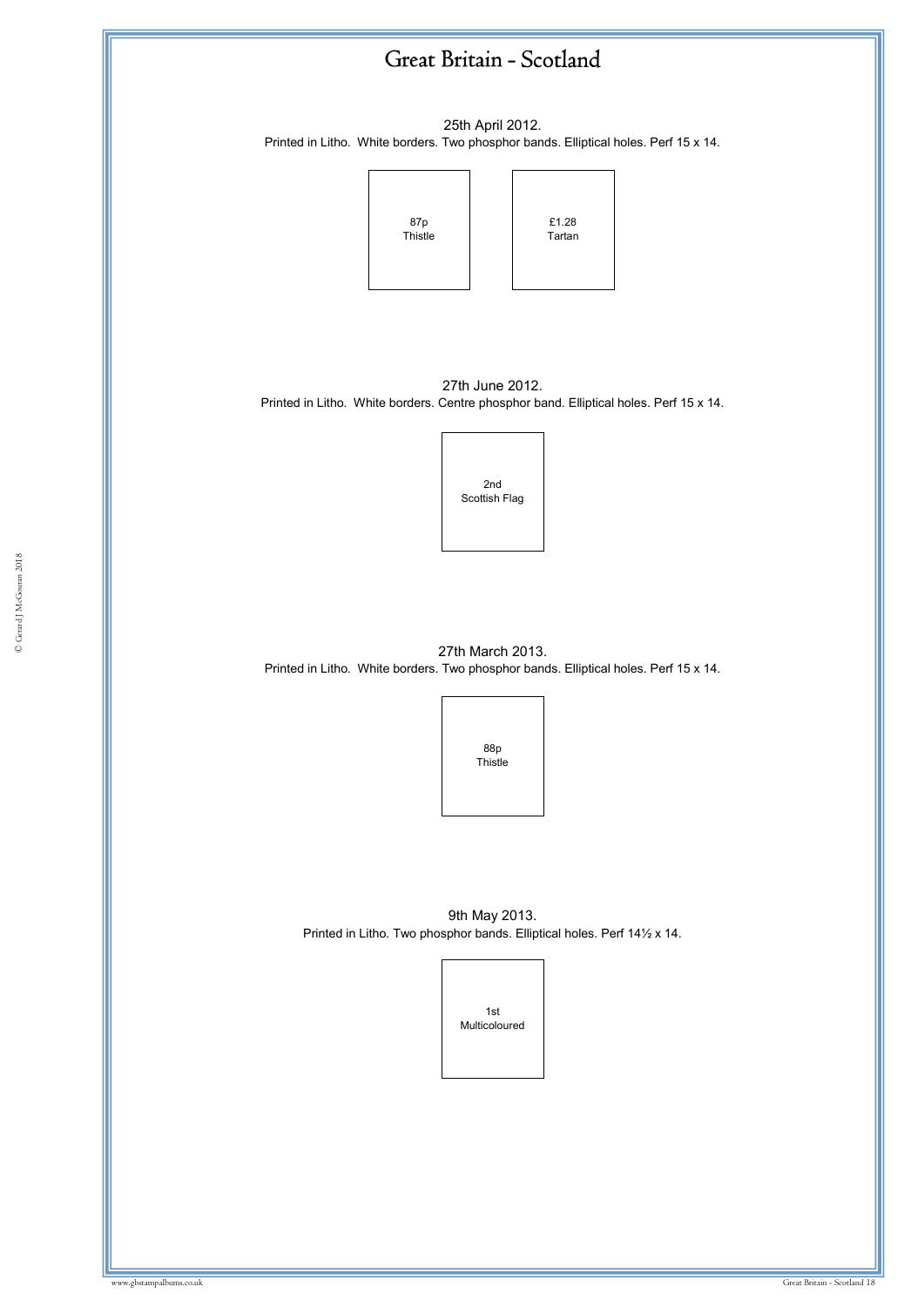![](_page_18_Figure_0.jpeg)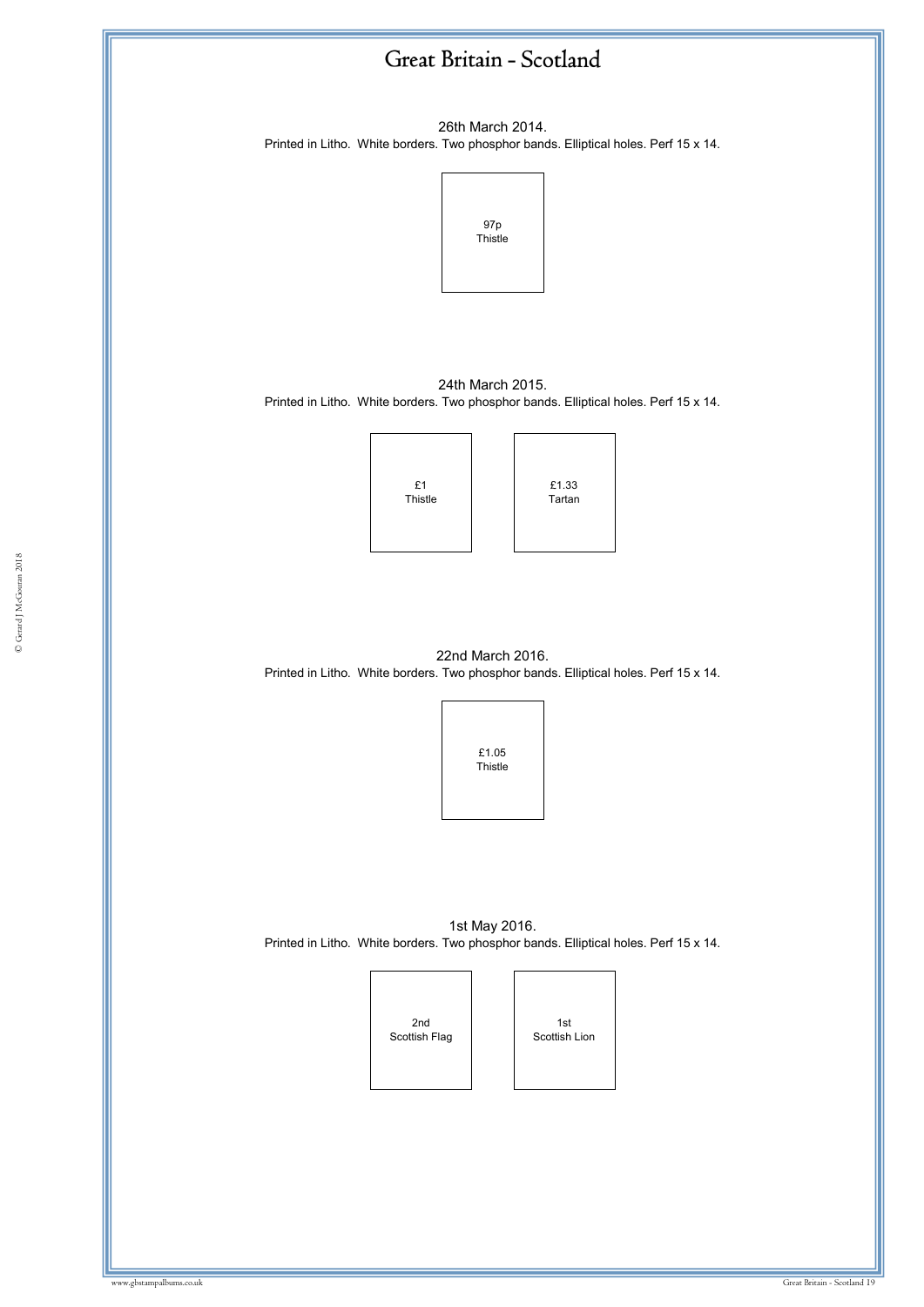![](_page_19_Figure_0.jpeg)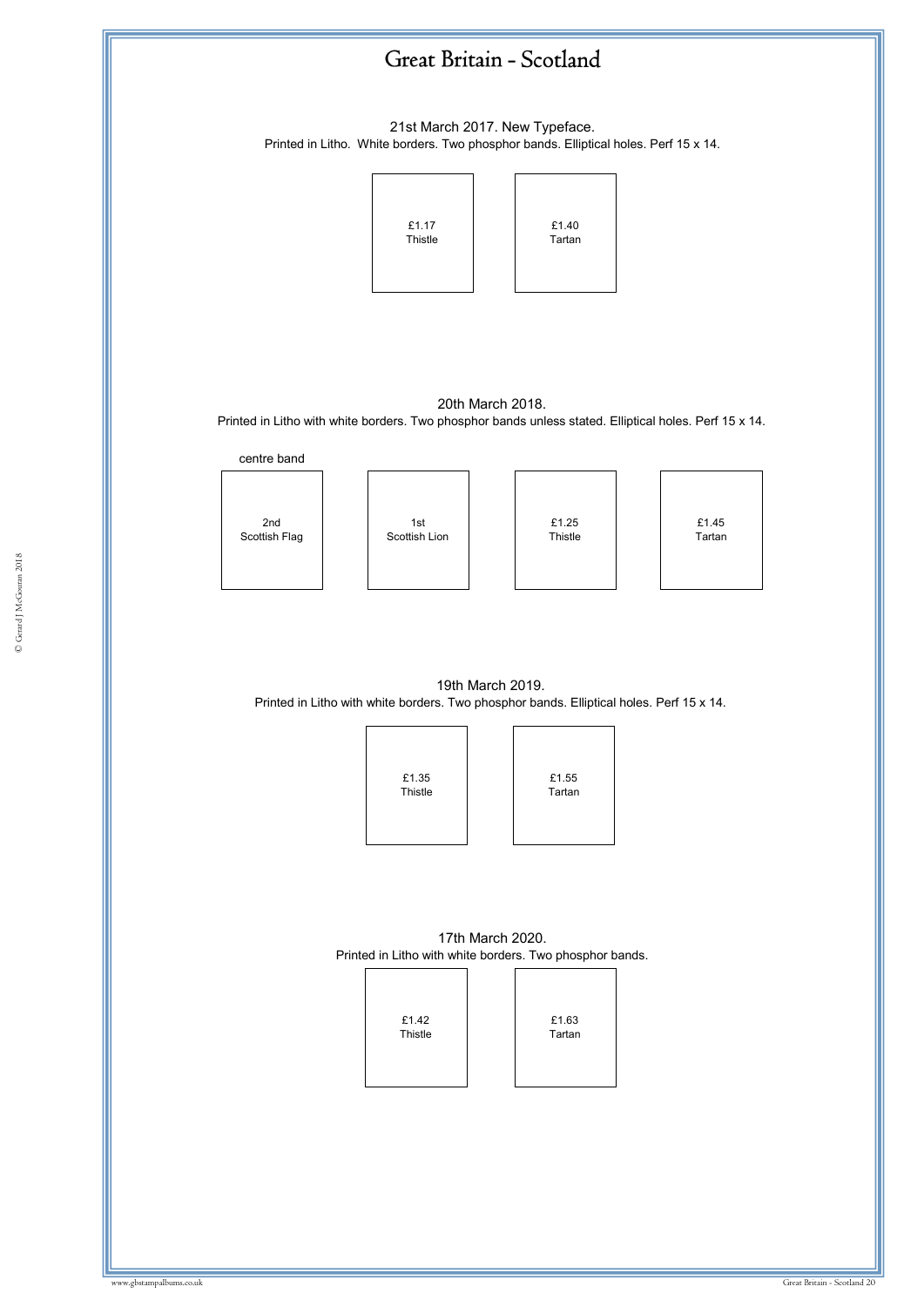23rd December 2020. Printed in Litho with white borders. Two phosphor bands.

![](_page_20_Figure_2.jpeg)

www.gbstampalbums.co.uk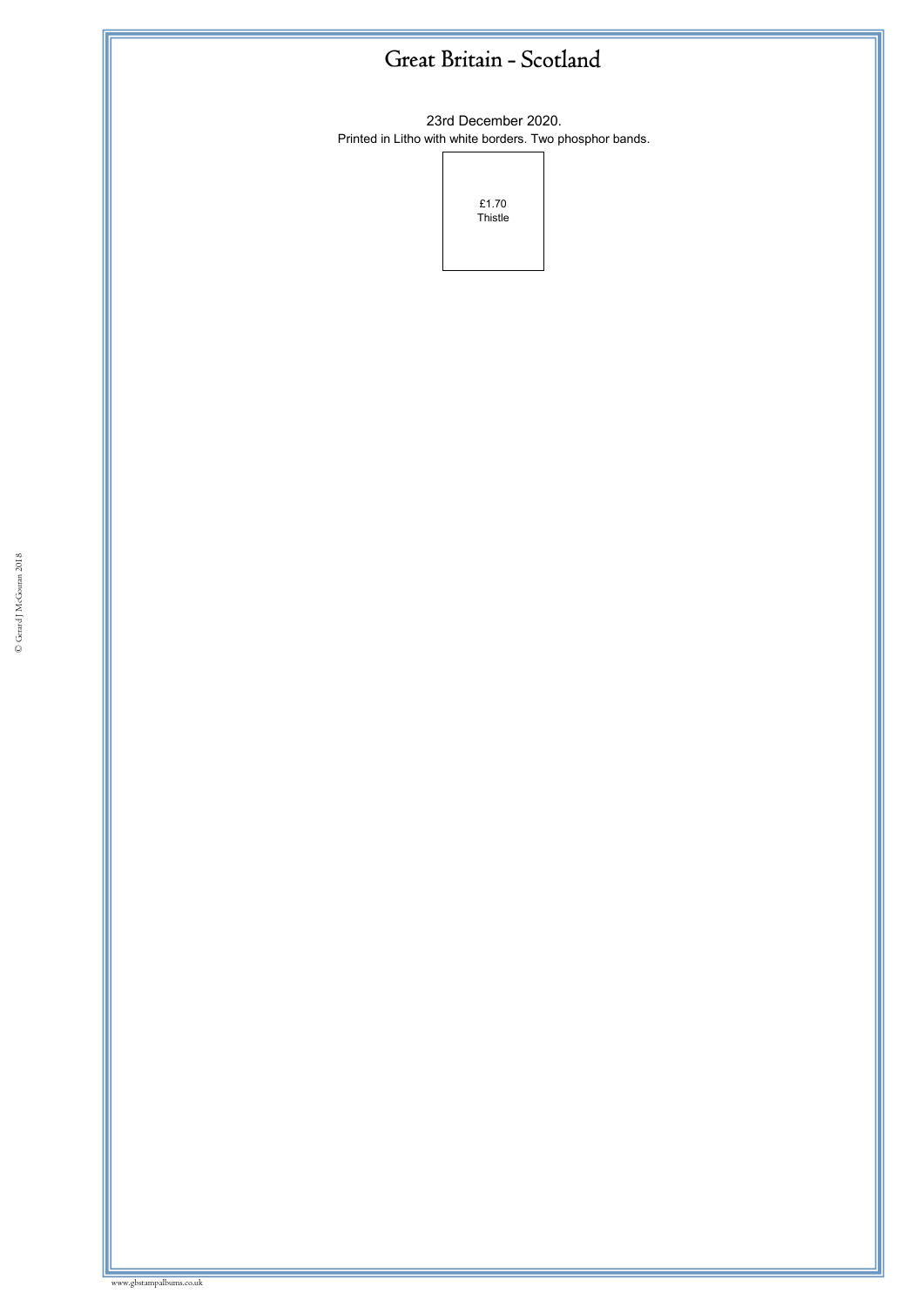5th October 2004. Opening of the New Scottish Parliament Building, Edinburgh.

30th November 2006. Celebrating Scotland.